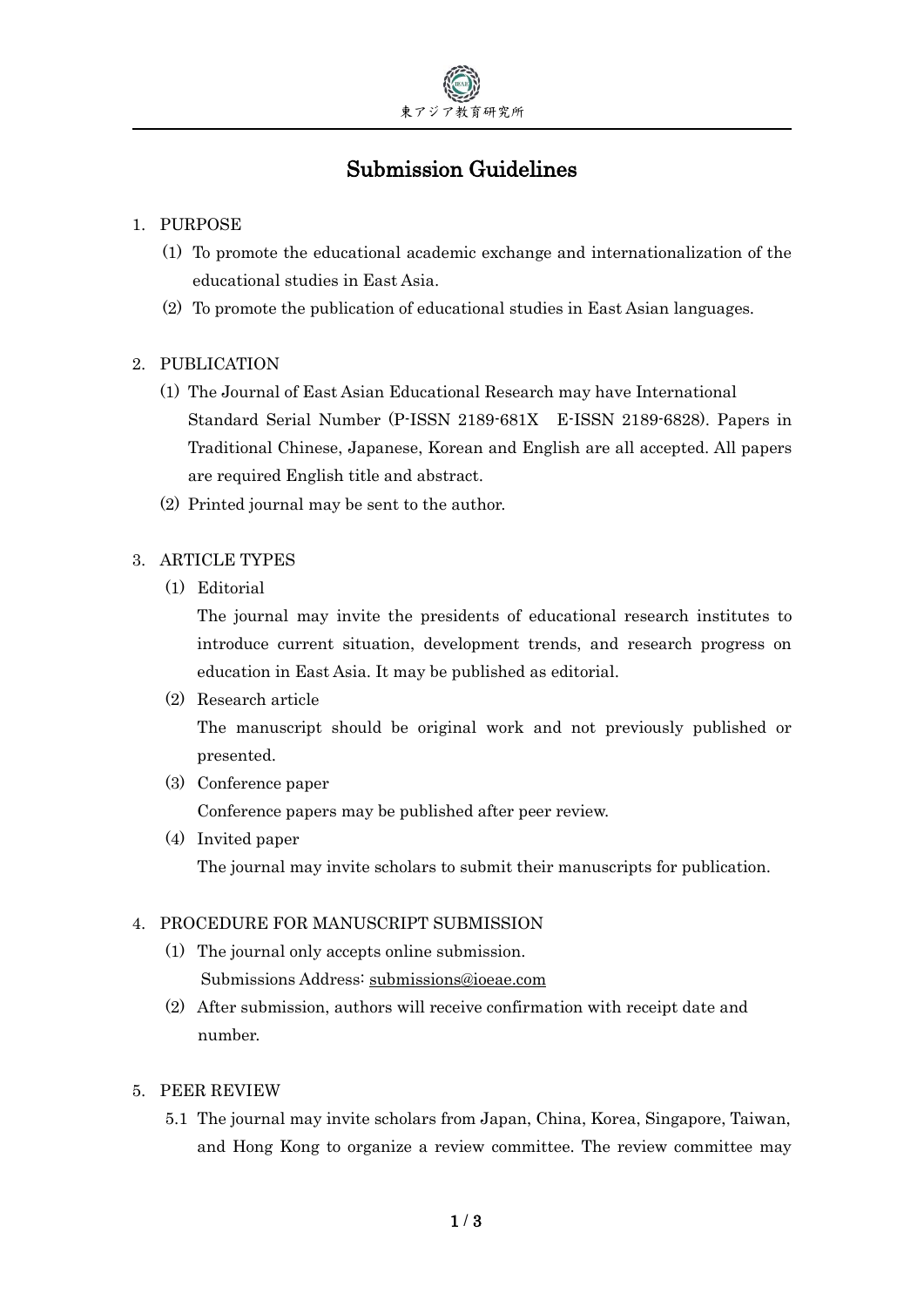decide invited paper. As for the original thesis paper, in principle, two or more reviewers are selected and peer review is requested. The reviewer's name is not disclosed.

- 5.2 Result of peer review
- A. Acceptance

Submitted manuscript is accepted without any revision required.

B. Conditional acceptance

Submitted manuscript may be published after the author follows the advices from review committee to revise the manuscript.

C. Resubmission

Submitted manuscript is considered that needs to be substantially revised. Author should follow the advices to revise the manuscript and resubmit before deadline. If the resubmitted manuscript is still considered that needs revision, the manuscript may be rejected.

D. Rejection

Submitted manuscript is not accepted. Author will be sent notification of rejection and opinion letter.

#### 6. NOTIFICATION OF ACCEPTANCE AND THE PROCEDURE OF PUBLICATION

(1) Author of accepted manuscript will be sent notification of acceptance and opinion letter

from review committee.

- (2) Adjustment of the accepted manuscript will be three phases. Author may adjust at first and send back to the review committee. Review committee will take second adjustment and send to author for the final adjustment.
- (3) Published article may only take adjustment with permission from review committee. Only writing mistakes are allowed to be adjusted after publishing. Revision history should be attached to the end of the article.
- 7. FORMAT
	- 7.1 Style

The manuscript must contain the following elements:

- a. Title
- b. Author's name and Affiliation
- c. Abstract
- d. Text